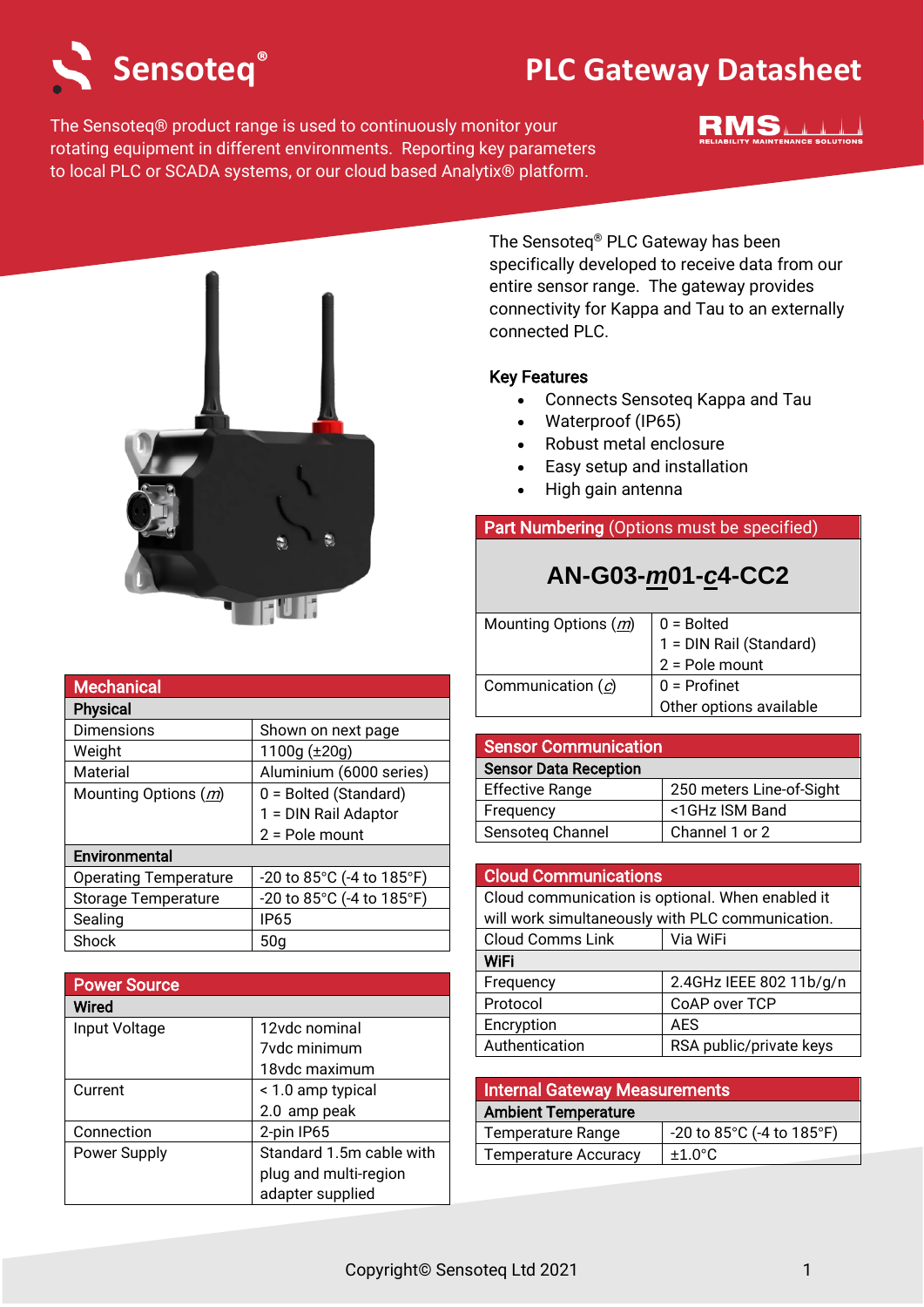

# **Sensoteq PLC Gateway Datasheet ®**

The Sensoteq® product range is used to continuously monitor your rotating equipment in different environments. Reporting key parameters to local PLC or SCADA systems, or our cloud based Analytix® platform.



| <b>Sensor Compatibility</b>      |    |
|----------------------------------|----|
| <b>Maximum Number of Sensors</b> |    |
| Sensors per gateway              | 30 |
| <b>Maximum Sensors by Type</b>   |    |
| Structural sensors               | 20 |
| Bearing sensors                  | 10 |

| <b>PLC Communication</b>    |                   |
|-----------------------------|-------------------|
| <b>PLC Communications *</b> |                   |
| <b>Comms Option</b>         | Profinet          |
| Protocol                    | UDP               |
| <b>Physical</b>             |                   |
| Connector 1                 | RJ45              |
| Connector 2                 | <b>RJ45</b>       |
| <b>Cable Specification</b>  | Cat 5e or greater |
| Max Cable Distance          | 100m              |

\*Full data definition available on request

| <b>Specification</b>       |             |
|----------------------------|-------------|
| <b>Ambient Temperature</b> |             |
| Cycle Time                 | $<$ 40 $ms$ |
| <b>Conformance Class</b>   | $C$ (IRT)   |

| <b>Diagnostics</b>                 |                            |
|------------------------------------|----------------------------|
| <b>Onboard LED</b>                 |                            |
| LED 1 (Left)                       | <b>Hardware State</b>      |
|                                    | <b>Cloud Communication</b> |
| LED 2 (Right)                      | <b>PLC</b> Interface State |
| <b>Via Communication interface</b> |                            |
| <b>PLC</b>                         | Locator ID                 |
|                                    | Cloud Service State        |
|                                    | <b>Sensor Diagnostics</b>  |
| Cloud                              | WiFi State                 |
|                                    | <b>Sensor Diagnostics</b>  |
| Via Web Interface                  |                            |
| PLC                                | Diagnostics                |
| Sensor                             | Setup and Diagnostics      |